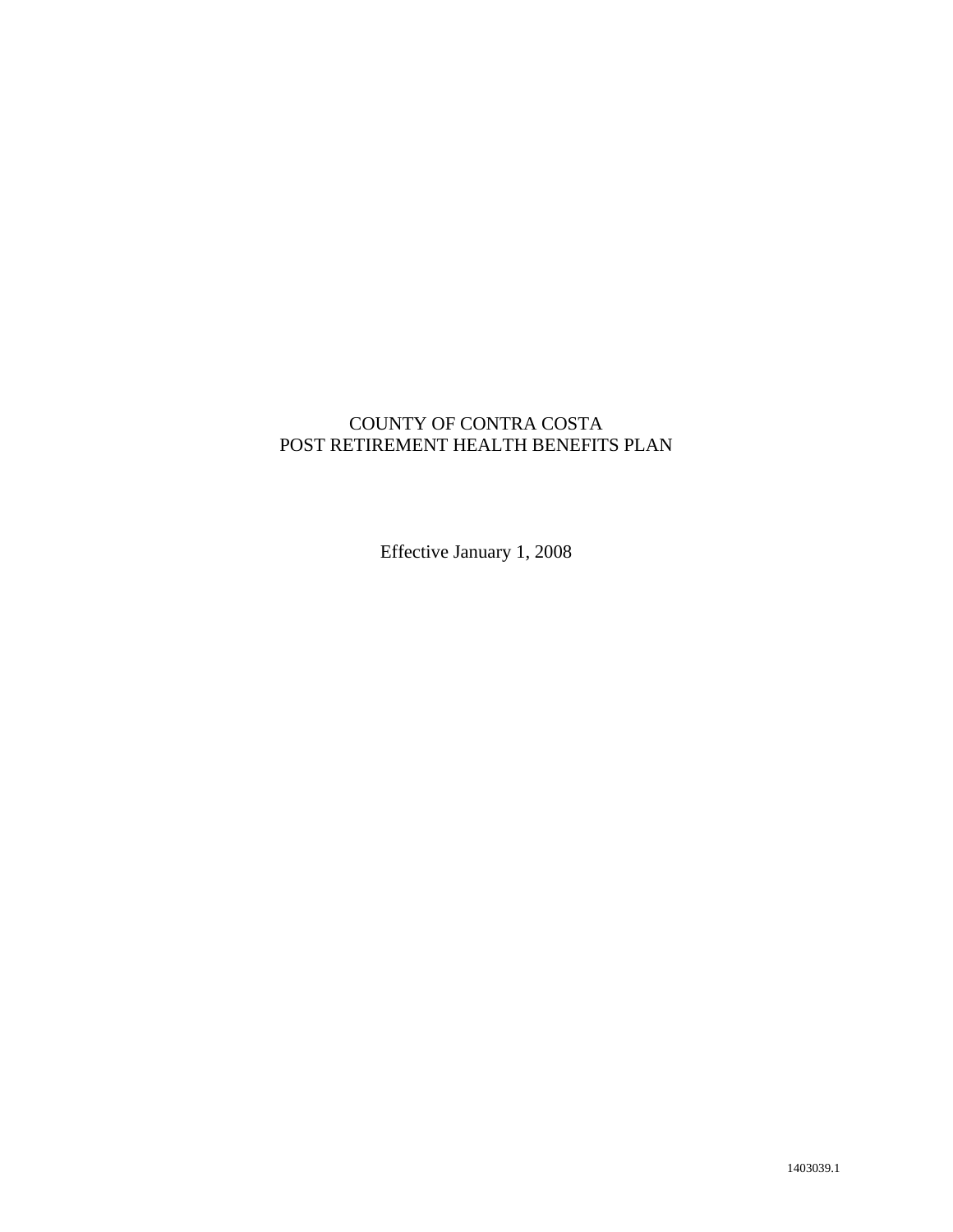## **TABLE OF CONTENTS**

# **Page**

| <b>SECTION 2:</b> |  |
|-------------------|--|
| <b>SECTION 3:</b> |  |
| <b>SECTION 4:</b> |  |
| <b>SECTION 5:</b> |  |
| <b>SECTION 6:</b> |  |
| <b>SECTION 7:</b> |  |
|                   |  |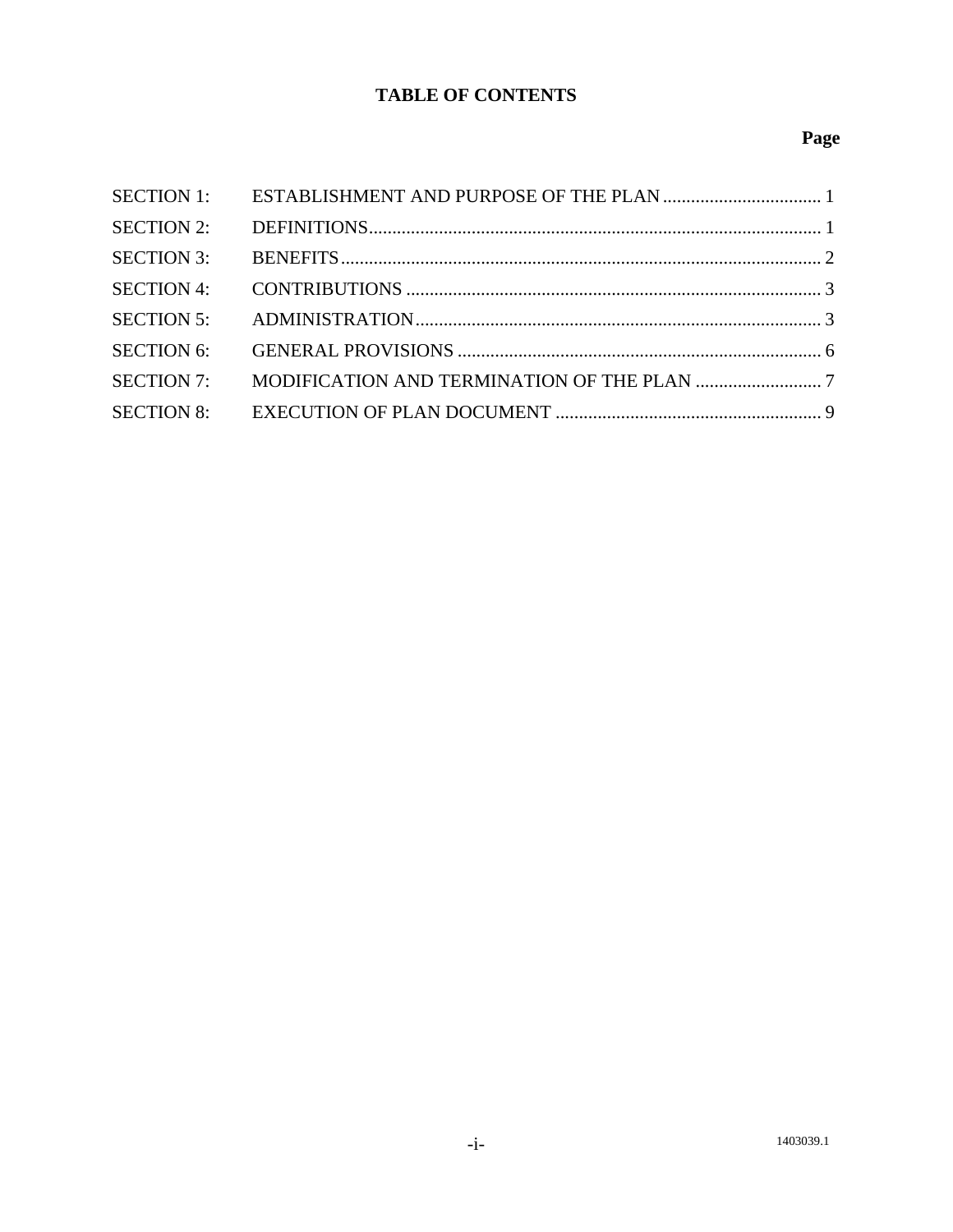## **COUNTY OF CONTRA COSTA POST RETIREMENT HEALTH BENEFITS PLAN**

### **Effective January 1, 2008**

#### **SECTION 1: ESTABLISHMENT AND PURPOSE OF THE PLAN**

 The County of Contra Costa Post Retirement Health Benefits Plan ("Plan") provides post retirement health benefits for certain retired Employees, and their Spouses and Dependents, of the County of Contra Costa and certain other Employers. The Plan does not establish any new benefits and does not create any new rights to benefits. The Plan may be modified, altered, or terminated at any time and for any reason as provided herein. Assets, if any, that are set aside to pay retiree health benefits may be held in trust; it is intended that the Trust which holds Plan assets be tax exempt.

## **SECTION 2: DEFINITIONS**

Administrator means the Treasurer-Tax Collector of the County or his or her designated agent for administration of the Plan.

Board means the Board of Supervisors of the County.

CCCERA means the Contra Costa County Employees Retirement Association.

COBRA means the Consolidated Omnibus Budget Reconciliation Act of 1985, as amended from time to time, and all applicable rules and regulations issued thereunder.

Code means the Internal Revenue Code of 1986, as amended from time to time, and all applicable rules and regulations issued thereunder.

County means the County of Contra Costa.

Custodian means the Custodian under the Trust Agreement.

Dependent means a dependent as defined under section 152 of the Code.

Employee means an individual who, prior to retirement: is a member of CCCERA, is employed by an Employer, is on the regular payroll of the Employer, for whom the Employer withholds employment taxes, and for whom the Employer issues a timely IRS form W-2. Therefore, for example, a common-law employee for whom the Employer does not issue a form W-2 is not an Employee. An individual's status as an Employee shall be determined by the appropriate Employer in its sole discretion.

Employer means the County and such other public agencies that participate in this Plan pursuant to a resolution or other action taken both by the governing body of the other agency and the Board.

Fiduciary means a person who (i) exercises any discretionary authority or discretionary control respecting management of the Plan or exercises any authority or control respecting management or disposition of its assets, (ii) renders investment advice for a fee or other compensation, direct or indirect, with respect to any moneys or other property of such plan, or has any authority or responsibility to do so, or (iii) has any discretionary authority or discretionary responsibility in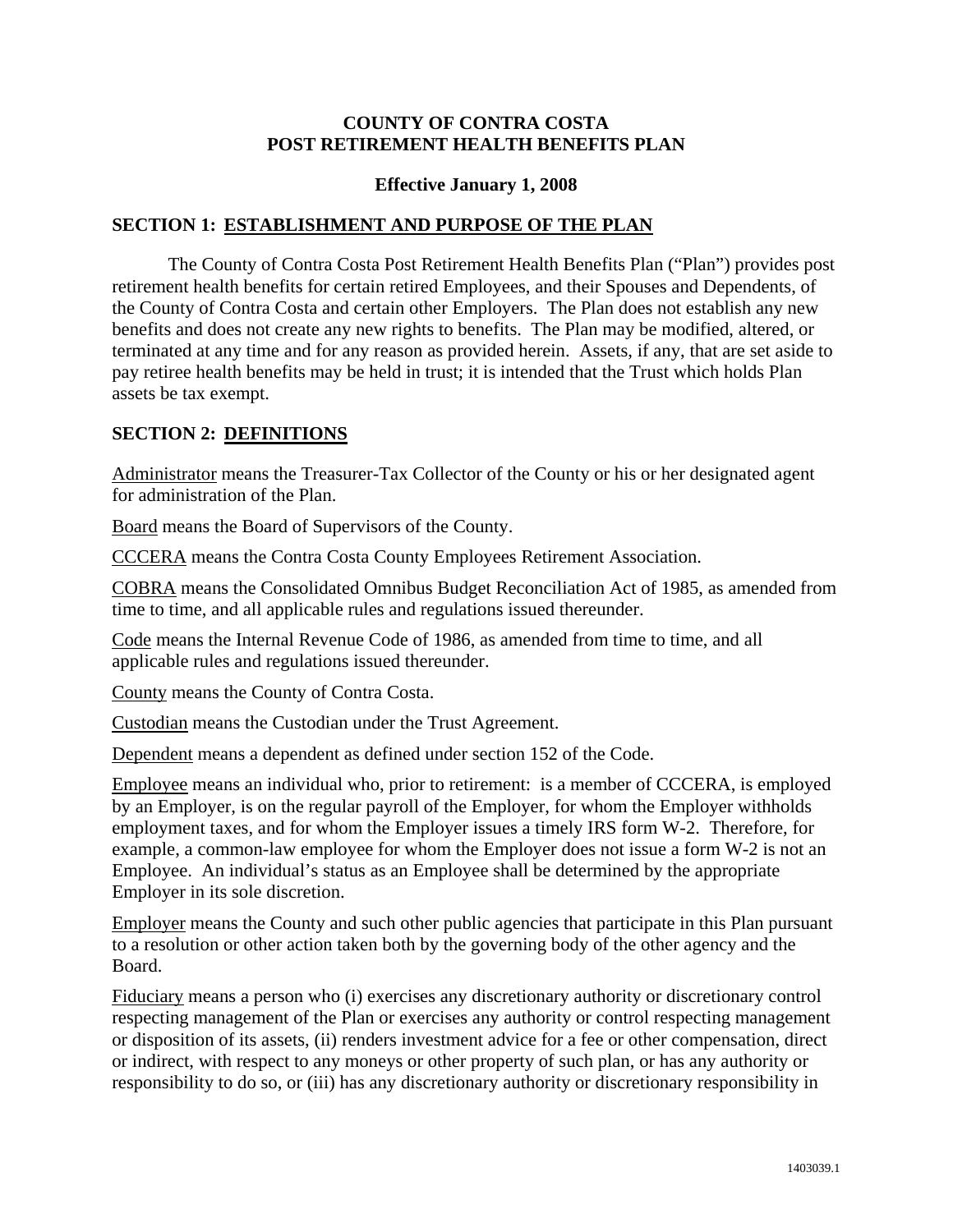the administration of the Plan. A person is a Fiduciary only to the extent that he or she actually acts as described herein or has the duties described herein.

HIPAA means the Health Insurance Portability and Accountability Act of 1996, as amended from time to time, and all applicable rules and regulations thereunder.

Plan means this County of Contra Costa Post Retirement Health Benefits Plan.

Plan Year means a 12 consecutive month period beginning on January 1 and ending on December 31 of the same calendar year.

Spouse means the person to whom an Eligible Retiree is legally married. A former husband or wife will not be eligible for benefits under the Plan, except as required by law such as COBRA.

Trust means the legal entity resulting from the Trust Agreement between the County and the Trustee.

Trust Agreement means the agreement entered into between the County and the Trustee pursuant to this Plan to receive, hold, invest, and disburse assets to pay benefits and reasonable administrative (including investment) expenses in accordance with the Plan and Trust Agreement.

Trustee means the Trustee as set out in the Trust Agreement.

## **SECTION 3: BENEFITS**

(a) Benefits

Health benefits shall be provided under this Plan only to Employees who have retired under CCCERA, and to their Spouses and Dependents only. Benefits shall only be provided under this Plan to individuals, at the time, in the form, and in the amount determined by the County in its sole discretion (or by the other Employers in their sole discretion, for their retired Employees, and their Spouses and Dependents).

## (b) Incompetent Recipient

If, in the opinion of the Administrator, any individual becomes unable to properly handle the benefits payable under the Plan and, on advice of counsel, the Administrator does not determine that any person has been given a valid power of attorney or other legal instructions for dealing with such benefits, the Administrator may apply to a court of competent jurisdiction for instructions for distribution on such individual's behalf that the court determines will be beneficial to such individual, including, without limitation, distribution to such individual's guardian or conservator.

#### (c) Unclaimed Benefits

If the Administrator is unable to ascertain the whereabouts or identity of an individual who is entitled to benefits under this Plan, after having sent notification by registered mail to such person's last known address then the amount otherwise payable shall be forfeited and shall not ever be restored. Any such forfeitures will be retained in the Trust to provide benefits to other individuals under the Plan.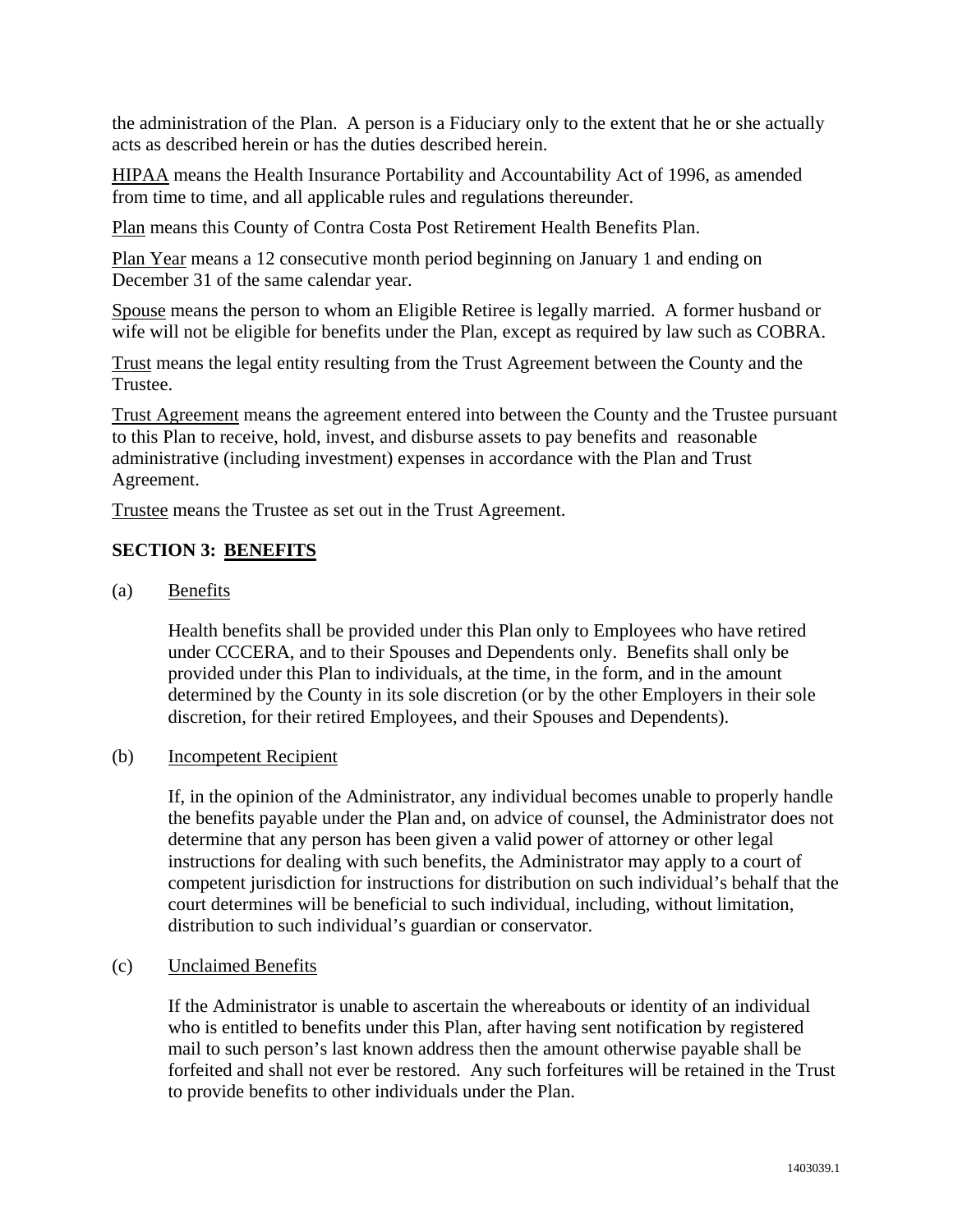### (d) HIPAA and COBRA Compliance

The Administrator shall comply with the requirements of HIPAA and COBRA and similar California statutes as required by law.

## **SECTION 4: CONTRIBUTIONS**

### (a) Discretion of Employer

Each Employer shall determine, in its sole discretion, the amount of contributions (if any) made to the Trust for any period and from time to time.

(b) Contributions to Trust

All contributions made under the Plan shall be deposited in accordance with the Trust Agreement to be held, invested, and disbursed in accordance with the terms of the Plan and Trust Agreement.

(c) Payment From Employer's Contributions

Benefits provided under this Plan for a retired Employee of an Employer and his or her Spouse or Dependent shall be paid from the assets contributed to the Trust by the Employee's Employer (including net investment earnings and less administrative expenses) and not from the assets contributed by any other Employer or the earnings thereon.

- (d) Trust Agreement
	- (i) The County has entered into a Trust Agreement with the Trustee under which the Trustee will receive and invest contributions made under the Plan. The Trust Agreement provides for, among other things, the investment and reinvestment of the Trust assets and the income thereof, the management of the Trust assets, the responsibilities of the Trustee, removal of the Trustee and appointment of a successor, accounting by the Trustee and the disbursement of the Trust assets.
	- (ii) The Trust Agreement is incorporated by reference as a part of the Plan, and all persons who receive or claim benefits hereunder are subject to the terms of the Trust Agreement. If there is a conflict between the terms of the Plan and the Trust Agreement, the terms of the Plan shall control.

## **SECTION 5: ADMINISTRATION**

- (a) General
	- (i) Each Fiduciary shall discharge his or her duties solely in the interest of the individuals who receive benefits under this Plan and for the exclusive purpose of providing such benefits as are provided herein to such persons, defraying reasonable expenses of administering the Plan and minimizing Employer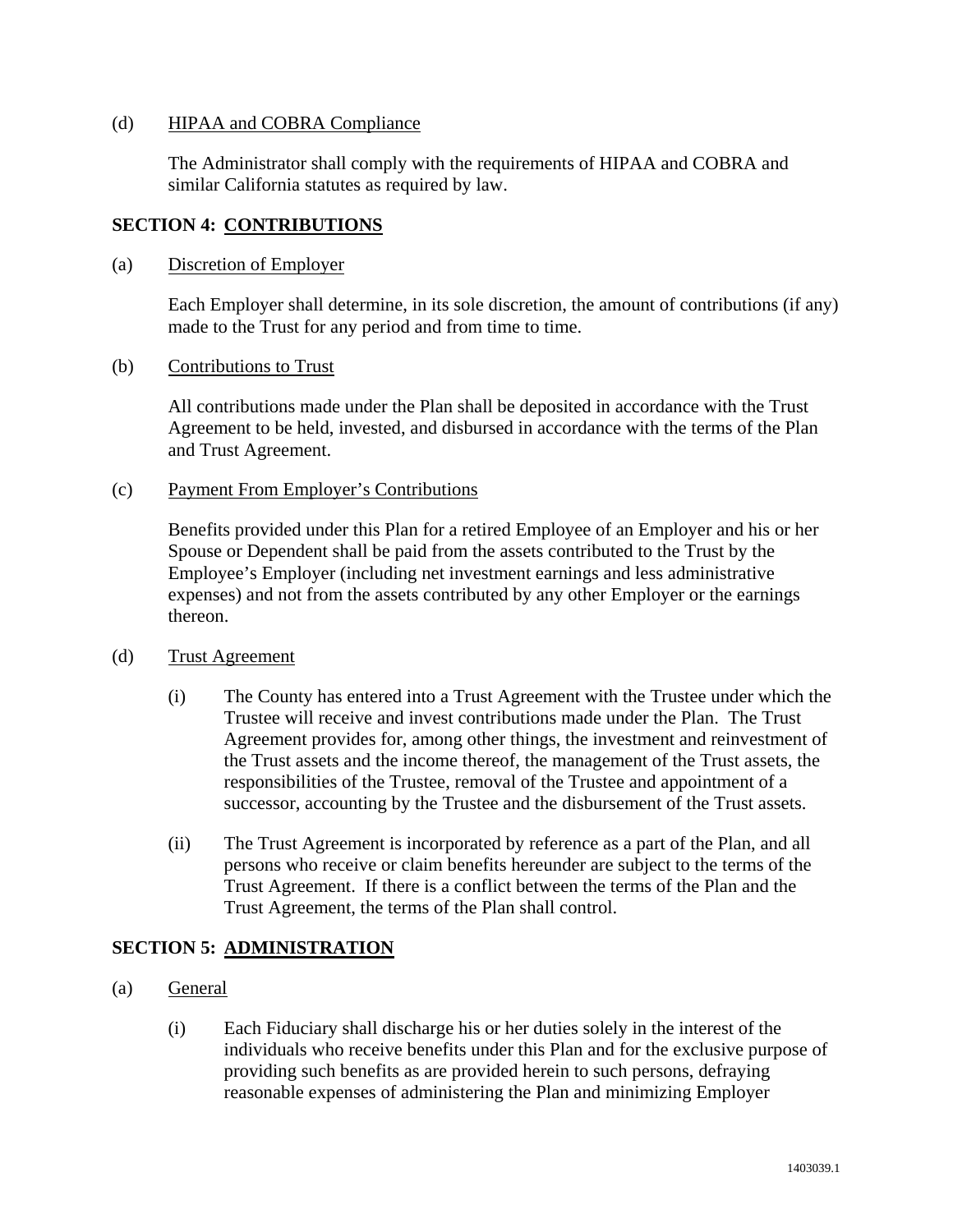contributions hereto. Each Fiduciary, in carrying out such duties and responsibilities, shall act with the care, skill, prudence and diligence under the circumstances then prevailing that a prudent person acting in a like capacity and familiar with such matters would use in the conduct of an enterprise of a like character and with like aims.

- (ii) A Fiduciary may serve in more than one fiduciary capacity, may employ one or more persons to render advice with regard to his/her fiduciary responsibilities (with payment from the Trust), and may be reimbursed for reasonable expenses, or may be paid reasonable compensation, from the Trust.
- (iii) A Fiduciary may allocate and delegate any of his/her responsibilities for the operation and administration of the Plan to the extent consistent with his/her fiduciary duties. The Fiduciary shall promptly notify the Administrator (or if the Fiduciary is the Administrator, shall notify the County Chief Administrative Officer), in writing, of any such allocation or delegation.

### (b) Employers

Each Employer shall supply such full and timely information for all matters relating to the Plan as the Administrator or the Trustee may reasonably require for the effective discharge of their respective duties.

- (c) Administrator
	- (i) The Administrator shall have plenary authority to administer the Plan. All determinations made by the Administrator under this Plan will be conclusive and binding upon all persons.
	- (ii) The Administrator shall have the power to construe the Plan and to determine all questions that may arise thereunder, at his or her sole discretion, relating to the administration of the Plan.
	- (iii) All disbursements by the Trustee shall be made upon, and in accordance with, the written directions of the Administrator who shall act in accordance with the written directions of each Employer with respect to providing benefits hereunder. However, the payment or reimbursement to the Trustee, an Employer or other person of reasonable expenses for the administration or investment of Trust assets may be made by the Trustee without such written direction by the Administrator.
	- (iv) The Administrator shall establish rules and procedures to be followed by any individual who may apply for benefits under this Plan and for furnishing and verifying information necessary or appropriate for the payment of benefits under the Plan.
	- (v) The Administrator may employ such counsel, accountants, and other agents as it shall deem reasonable. The reasonable compensation of such counsel, accountants, and other agents and any other expenses incurred by the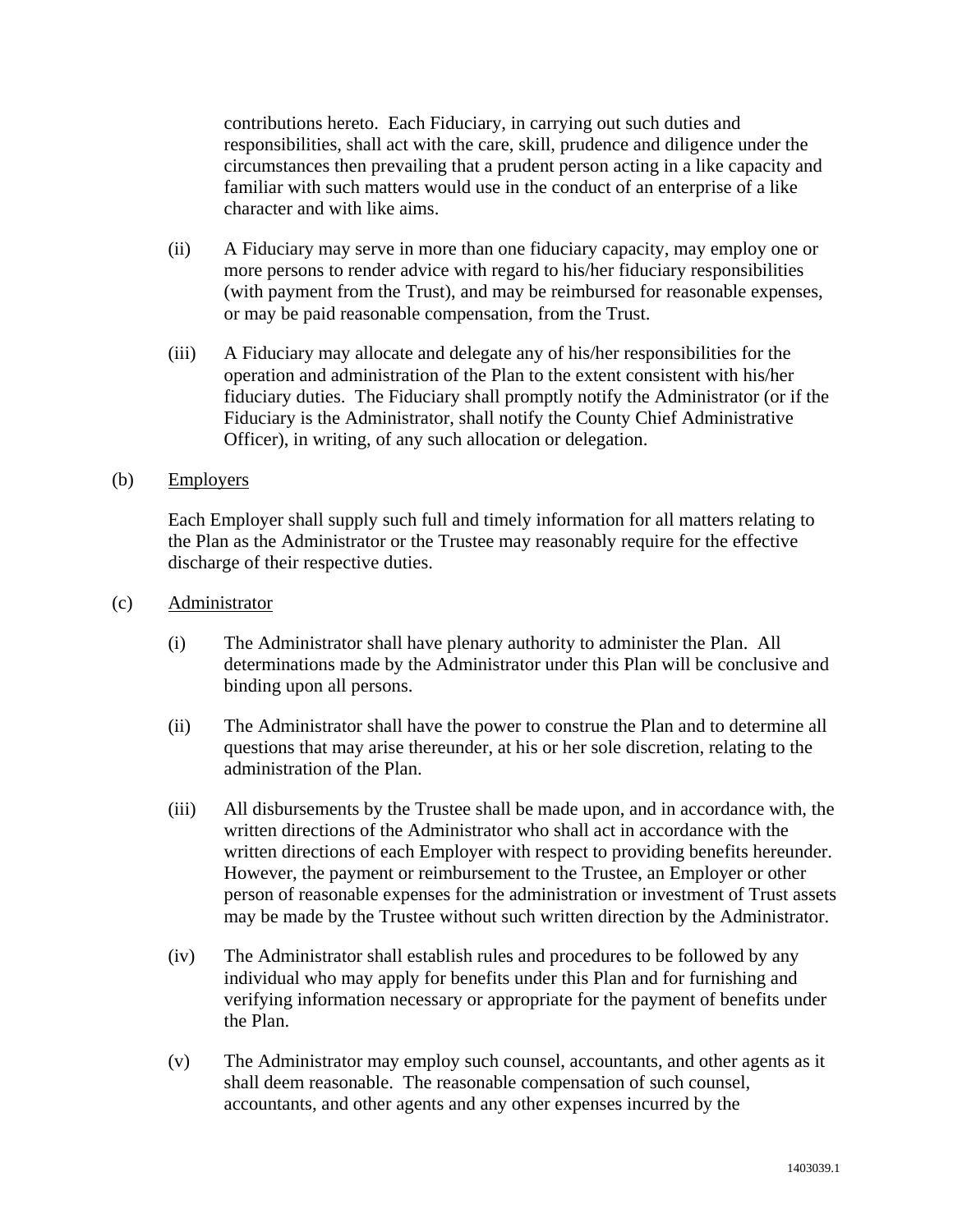Administrator in the administration of the Plan and the Trust shall be paid from the Trust. The Administrator shall not be paid any compensation for administering this Plan in addition to his regular compensation from the County.

(vi) If the Administrator is a County officer or employee, his/her duty under this Plan shall be treated as official duties and he/she shall be entitled to relief from liability, and defense and indemnification, to the same extent as provided for any government officer or employee in the conduct of his/her official duties.

Additionally, no Employer, the County, the Plan, the Trustee, the Administrator or any other person will be liable for the direct or indirect consequences of any delay or failure to pay any benefits under the Plan.

## (d) Claims Procedures

All claims for benefits under the Plan shall be made, in writing, with the Administrator. Upon receipt, the Administrator shall review the claims and determine whether the claimant is entitled to receive any benefits pursuant to such claim. The Administrator shall notify the claimant in writing of any adverse decision with respect to his/her claim within 90 days after its submission, unless the Administrator notifies the claimant before that time that additional time is needed for a decision. The notice of any adverse decision shall be written in a manner calculated to be understood by the claimant and shall include the specific reason or reasons for the denial.

#### (e) Limitations on Actions

- (i) In the event of any dispute over benefits under this Plan, all remedies available to the disputing individual under the claims procedure described above must be exhausted before legal recourse of any type is sought including but not limited to filing a lawsuit in court.
- (ii) Any claim for benefits made in accordance with the claims procedure provided herein must be filed with the Administrator no later than 180 days after payment of the claimed benefit is due under the Plan of such claim shall be null and void.

Any legal recourse of any type that is sought after all remedies under the claims procedure provided herein have been exhausted must be filed no later than 180 days after such procedures have been exhausted.

## (f) Records

(i) All acts and determinations of the Administrator shall be duly recorded and all such records together with such other documents as may be necessary in exercising its duties under the Plan shall be preserved for no less than six years. Such records and documents shall at all reasonable times be open for inspection by the County and for the purpose of making copies by any person designated by the County.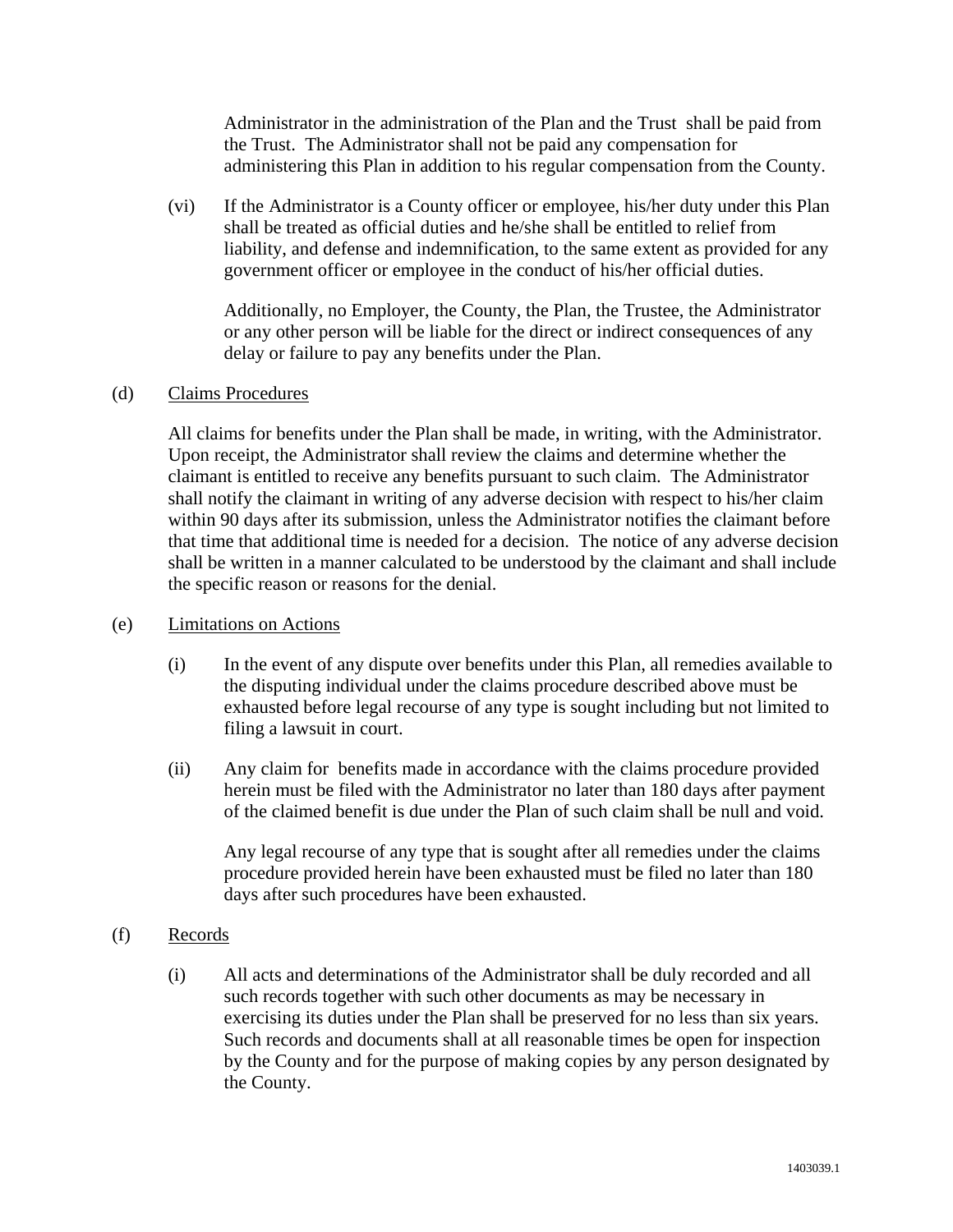(ii) The Administrator shall provide such information (no less frequently than once every calendar quarter), resulting from the application of its responsibilities under the Plan, as is reasonably requested by the County.

## **SECTION 6: GENERAL PROVISIONS**

(a) Governing Law

The Plan shall be construed, regulated and administered according to the laws of the State of California, and shall also be construed to the maximum extent possible in accordance with the Code in order for benefits provided by the Plan to be nontaxable and for the Trust to be tax exempt.

(b) Construction

The headings and subheadings in the Plan have been inserted for convenience of reference only and shall not affect the construction of the provisions hereof. In any necessary construction the masculine shall include the feminine and the singular the plural, and vice versa.

(c) Administration Expenses

The reasonable expenses of administering this Plan and the Trust and investing Trust assets shall be paid from the Trust.

(d) Participant's Interests

No person shall have any right or interest in or to the Trust assets or benefits provided under the Plan other than as specifically provided herein.

#### (e) Prohibition Against Assignment and Alienation of Benefits

To the maximum extent provided by law, no right or claim to, or interest in, any part of any payment from this Plan shall be subject to anticipation, alienation, sale, transfer, assignment, mortgage, pledge, garnishment, encumbrance, hypothecation, commutation, garnishment, charge, or any other process of any court. No benefit payable from this Plan to any person shall in any manner be liable for, or subject to, the debts, contracts, liabilities, engagements, or torts of any such person, nor shall it be subject to attachment or legal process for or against such person, except as required by law. Any attempt to anticipate, alienate, sell, transfer, assign, mortgage, pledge, garnish, encumber, charge, or levy against any benefit under this Plan shall be void, except as required by law. No portion of the benefits payable under this Plan shall be subject to the bankruptcy estate of any person.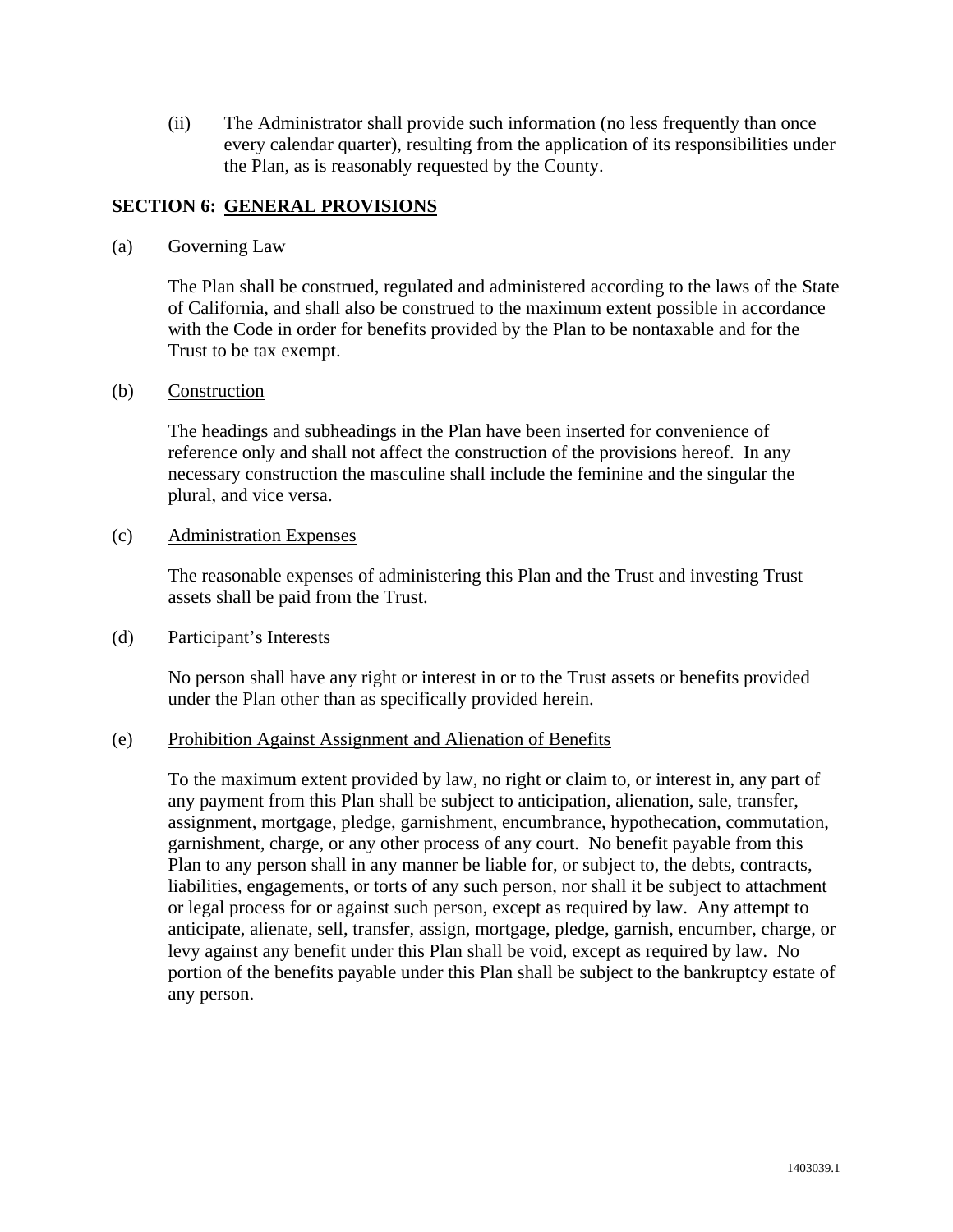### (f) Provisions Applicable During Periods of Military Service

Notwithstanding any provision of this Plan to the contrary, contributions, benefits, and service credit with respect to qualified military service will be provided as required by any law concerning veterans rights, including chapter 43 of title 38, United States Code.

### (g) Providing Information

An individual who applies for or claims benefits under this Plan may be required to furnish such information as may be requested by the Administrator in the administration of the Plan. If the Administrator determines that an individual furnished erroneous information, the Administrator may make such adjustment in any benefit payable hereunder as he deems appropriate to correct such error.

### (h) Correction of Errors

- (i) The Administrator may require an adjustment to be made in any Plan benefit or may collect previously paid benefits if, after payment has commenced, any error in any pertinent information or any mistake in payment is discovered.
- (ii) Any person in receipt of Plan benefits paid (or on whose behalf benefits were paid) but not owed has an obligation to immediately notify the Administrator of the overpayment and to return the overpaid benefits to the Plan.
- (iii) The Administrator may, on behalf of the Plan, take whatever action is necessary or appropriate to enforce the Plan's right to recover mistaken payments.
- (iv) The Trustee shall return to the County or other affected Employer any contributions that were made on account of a mistake in fact; any such return shall be made no later than one year after the contribution is received and no earnings on such contribution shall be returned. The Trustee shall determine whether a contribution was made on account of a mistake in fact

## (i) Plan is Binding

Each person who receives or claims benefits under this Plan, shall be bound by the terms of this Plan and the Trust Agreement including all amendments to the Plan and the Trust Agreement and shall also be bound by decisions made by the appropriate Employer, Administrator and Trustee in accordance with the terms of the Plan or Trust Agreement.

## **SECTION 7: MODIFICATION AND TERMINATION OF THE PLAN**

#### (a) Amendment of the Plan

The Board shall have the right at any time and for any reason, in its sole discretion, to modify, alter, or amend the Plan in whole or in part, in any manner and without limit, including reducing or eliminating the payment of any benefits under this Plan. Such modification, alteration or amendment may be made without providing any other benefits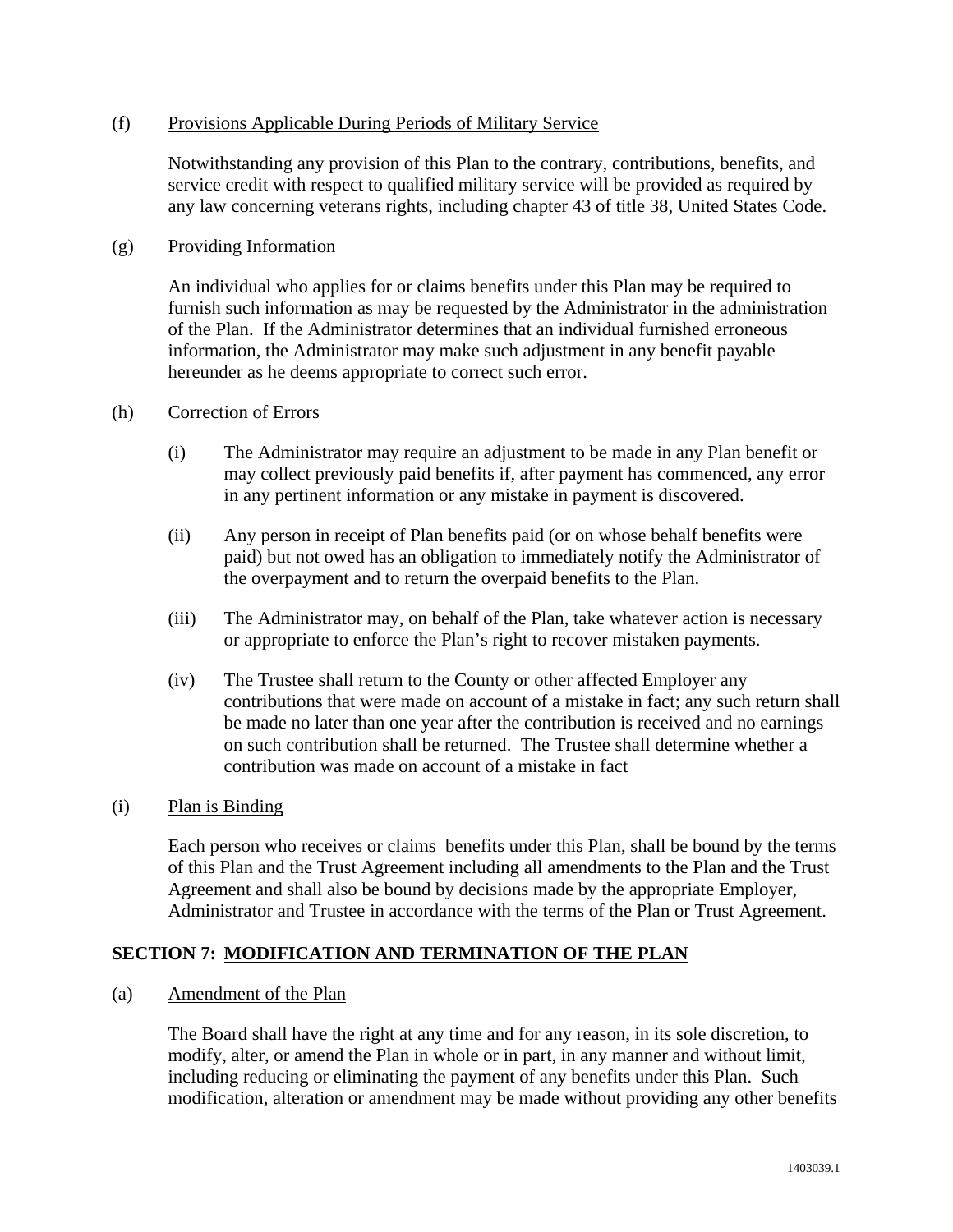in lieu thereof and for any persons (including but not limited to persons then receiving benefits under the Plan). This Plan does not provide or create any contractual or other obligation of the County or any other Employer to provide any benefit to any person.

- (i) Except as provided in the Plan or Trust Agreement, any modification, alteration or amendment to the Plan shall not shall have the effect of (1) reverting to the County any part of the principal or income of the Trust or (2) permitting any part of the principal or income of the Trust to be used for, or diverted to, purposes other than: the exclusive benefit of providing retiree health benefits to retired Employees and their Spouses and Dependents, defraying the reasonable expenses of administering the Plan or minimizing Employer contributions hereto. Also, any assets held in the Trust at the time of amendment shall continue to be held in the Trust and used to provide benefits in accordance with the Plan, pay reasonable expenses of administration and investment, and minimize Employer contributions to the Trust.
- (ii) In any event and without limitation of any type, the Board shall have the right to make any modifications, alterations or amendments necessary or appropriate to maintain the tax exempt status of the Trust.
- (b) Termination of the Plan
	- (i) The continuance of this Plan is not a contractual or other obligation of the County. The Board shall have the right at any time and for any reason, in its sole discretion, to terminate the Plan and immediately cease paying any benefits hereunder without providing any other benefits in lieu thereof. However, assets held in the Trust at the time of termination shall continue to be held in the Trust and used to provide health benefits in accordance with the Plan and pay reasonable expenses of administration.
	- (ii) Upon termination of the Plan, the Trust shall continue until all assets have been distributed from the Trust. Assets may also be transferred to another trust to be held for the purposes provided under this Plan.
	- (iii) If, after all benefits owed hereunder have been paid and all Plan and Trust expenses have been paid, there are assets remaining in the Trust, at the sole discretion of the Board, such remaining assets shall revert to the Employers in proportion to their contributions to the Trust for the prior 5 years, or be transferred to another entity that meets the requirements to be tax exempt under the Code, as determined by each Employer, in its discretion, with respect to Trust assets allocated to its account.

## (c) Limitation of Obligations

No Employer, or any other person, shall have any liability or obligation to provide benefits hereunder on or after the termination of the Plan. Upon termination of the Plan, all persons who may claim an interest in any benefits shall look solely to the Trust assets for such benefits (if any).